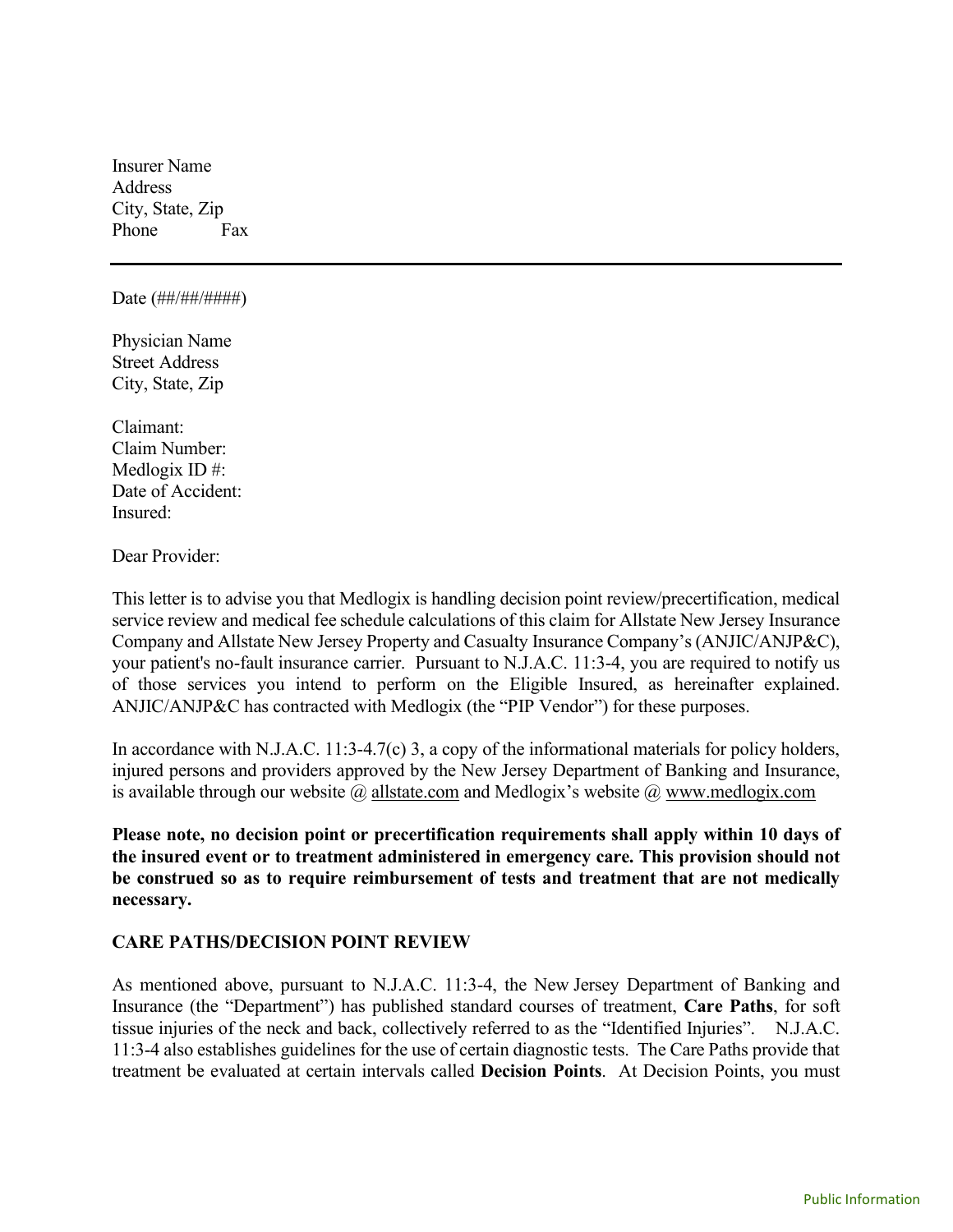provide us information about further treatment you intend to provide. This is called Decision Point Review. In addition, the administration of any test listed in N.J.A.C. 11:3-4.5(b) 1-10 also requires Decision Point Review, regardless of the diagnosis. If you fail to submit requests for Decision Point Reviews or fail to provide clinically supported findings that support the request, payment of your bills will result in a co-payment of 50% (in addition to any deductible or co-payment that applies under the policy) of the eligible charge for medically necessary services. The Care Paths and accompanying rules are available on the Internet at the Department's website at www.nj.gov/dobi/aicrapg.htm or can be obtained by contacting Medlogix @ 1 (877) 258-CERT (2378).

## MANDATORY PRECERTIFICATION

For treatment, diagnostic testing or durable medical equipment not included in the care paths or subject to Decision Point Review, you are required to obtain precertification of all the services listed below. If you fail to submit requests for the precertification of all the services listed below or fail to provide clinically supported findings that support the request, payment of your bills will result in a co-payment of 50% (in addition to any deductible or co-payment that applies under the policy) of the eligible charge for medically necessary services. You are encouraged to maintain communication with Medlogix on a regular basis as precertification requirements may change. Precertification is mandatory as to any of the following medical services once 10 days have elapsed since the accident:

- 1. Non-Emergency Inpatient and Outpatient Care including the facility where the services will be rendered and any provider services associated with these services and/or care.
- 2. Non-emergency surgical procedures, performed in a hospital, freestanding surgical center, office, etc., and any provider services associated with the surgical procedure.
- 3. Non-Emergency inpatient and outpatient Psychological/Psychiatric Services
- 4. Outpatient care including follow up evaluations for soft tissue/disc injuries of the injured party's neck, back and related structures not included within the diagnoses covered by the Care Path
- 5. Pain cream and/or compound creams
- 6. Extended Care and Rehabilitation Facilities
- 7. All Home Health Care
- 8. Computerized muscle testing
- 9. Cat Scan w/Myelogram
- 10. PENs/PNT
- 11. Skilled Nursing / Rehabilitation Services
- 12. Trigger Point Dry Needling
- 13. Compound Drugs
- 14. Drug Screening
- 15. Schedule II, III and IV Controlled Substances, as defined by the Drug Enforcement Administration (DEA), when prescribed for more than three months;
- 16. Discogram
- 17. Infusion Therapy
- 18. Current perceptual testing;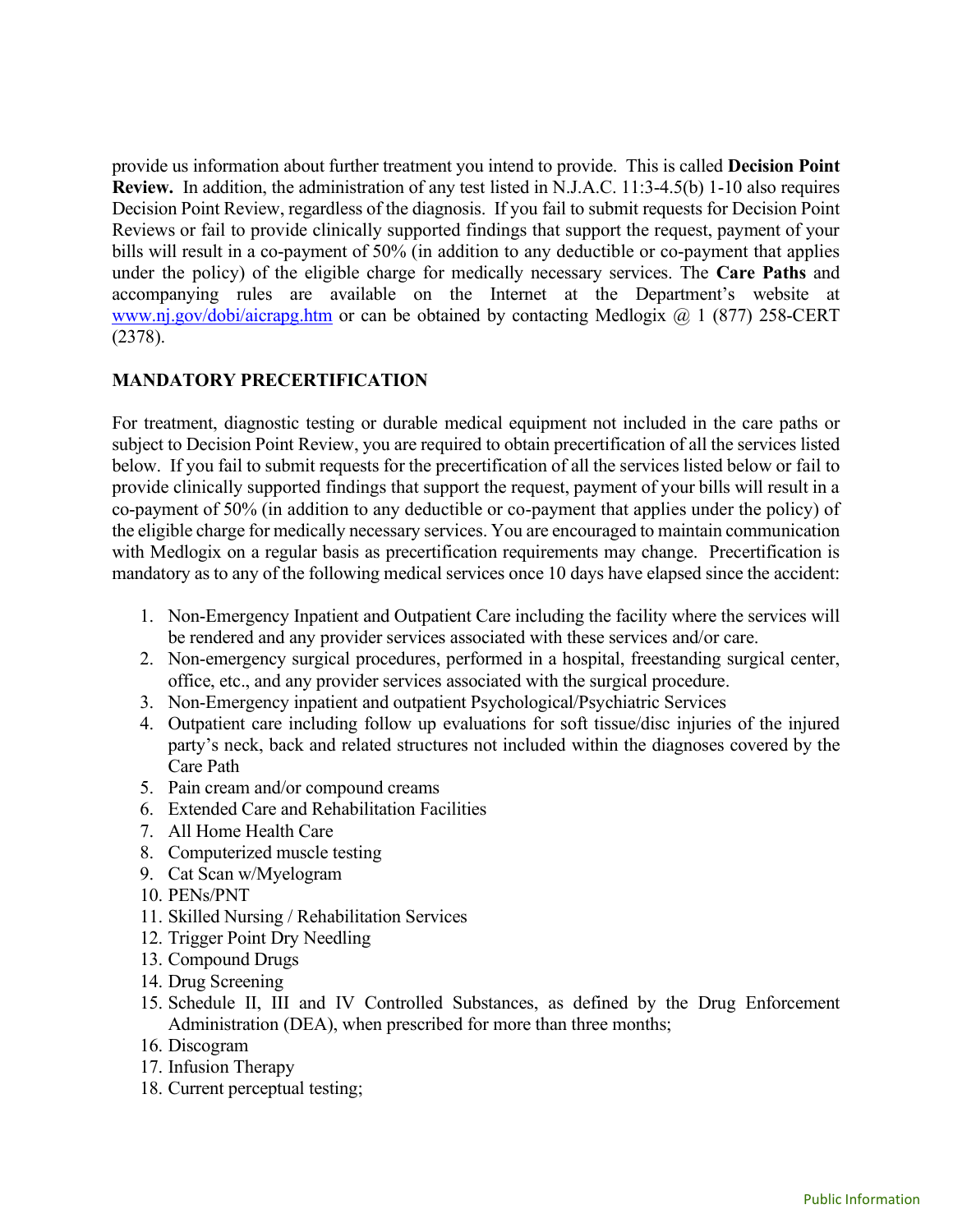- 19. Temperature gradient studies;
- 20. Work hardening;
- 21. Carpal Tunnel Syndrome;
- 22. Vax-D / DRX types devices ;
- 23. Podiatry;
- 24. Audiology;
- 25. Bone Scans.
- 26. Non-Emergency Dental Restoration
- 27. Prescriptions costing more than \$50.00;
- 28. Treatment, testing and/or durable medical goods of Temporomandibular disorders and/or any oral facial syndrome
- 29. Transportation Services costing more than \$50.00;
- 30. Any procedure that uses an unspecified CPT; CDT; DSM IV; HCPCS codes.
- 31. Durable Medical Goods, including orthotics and prosthetics that collectively exceed \$50.00 cost and/or monthly rental greater than 30 days.
- 32. Non-medical products, devices, services and activities and associated supplies not exclusively used for medical purposes or as durable medical goods, with a cost of \$50.00 and/or monthly rental greater than 30 days, including but not limited to:
	- a. vehicles
	- b. modification to vehicles
	- c. durable goods
	- d. furnishings
	- e. improvements or modifications to real or personal property
	- f. fixtures
	- g. recreational activities and trips
	- h. leisure activities and trips
	- i. spa/gym membership
- 33. Physical, Occupational, Speech, Cognitive, or other restorative therapy or Body part manipulation, including massage therapy, except that provided for Identified Injuries in accordance with Decision Point Review.
- 34. All Pain Management services, except as provided for Identified Injuries in accordance with Decision Point Review, including but not limited to:
	- a. acupuncture
	- b. nerve blocks
	- c. manipulation under anesthesia
	- d. anesthesia when performed in conjunction with invasive techniques
	- e. radio frequency/rhyzotomy
	- f. narcotics, when prescribed for more than 3 months
	- g. biofeedback
	- h. implantation of spinal stimulators or spinal pumps
	- i. trigger point injections
	- j. tens units (transcutaneous electrical nerve stimulation)
	- k. PENs/PNT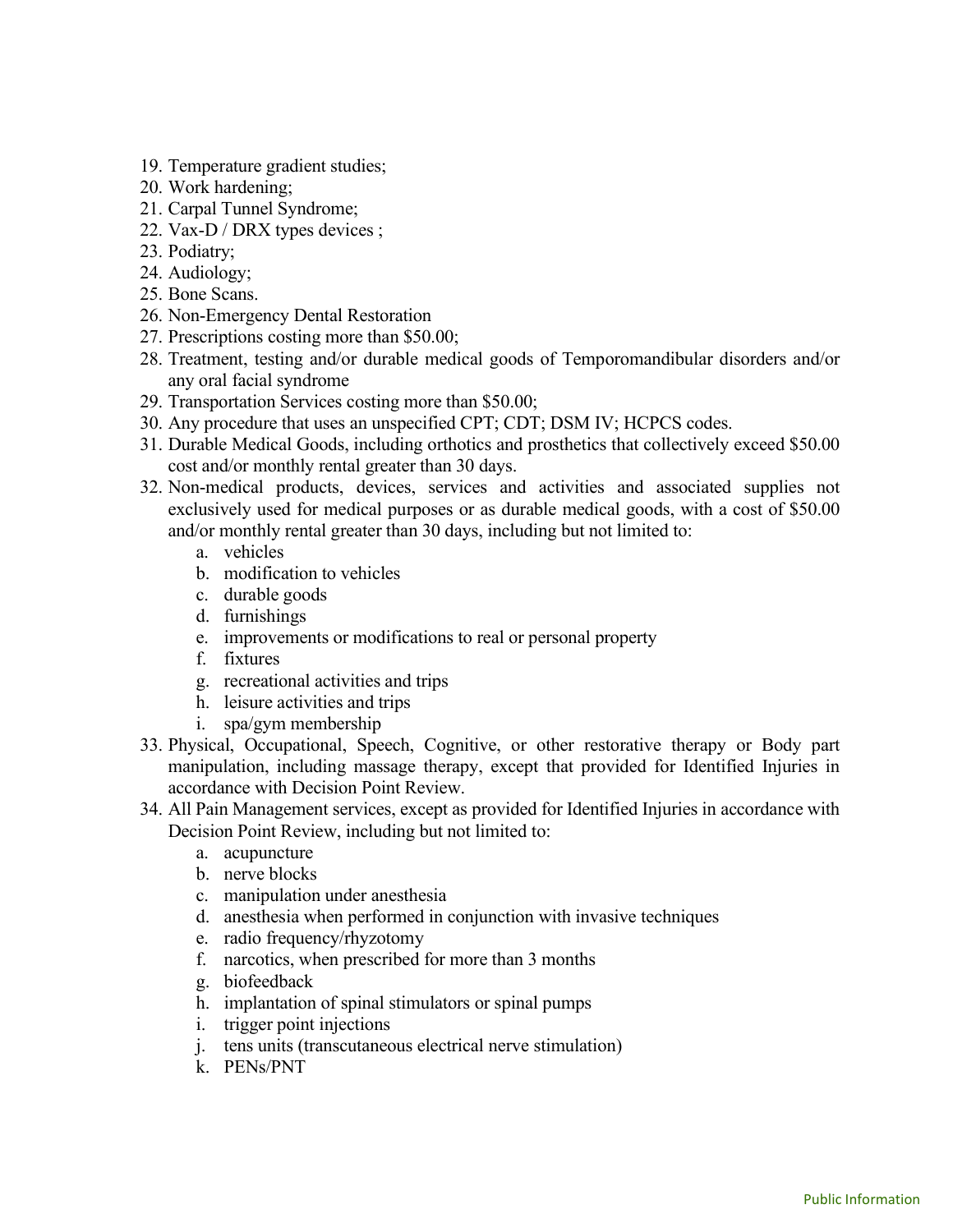## VOLUNTARY PRECERTIFICATION

You are encouraged to participate in a Voluntary Precertification process by providing a comprehensive treatment plan for both identified and other injuries to Medlogix. An approved treatment plan means that as long as treatment is consistent with the approved plan, additional notification to Medlogix at Decision Points and for Treatment, Diagnostic Testing or Durable Medical Equipment requiring precertification is not required.

### HOW TO SUBMIT DECISION POINT REVIEW/PRECERTIFICATION REQUESTS

Medlogix Hours of Operation – 7:00 AM to 7:00 PM EST Monday through Friday (excluding legal holidays)

In order for Medlogix to complete the review, you are required to submit all requests on the "Attending Physicians Treatment Plan" (APTP) form. A copy of this form can be found on the DOBI web site www.nj.gov/dobi/aicrapg.htm, Medlogix's web site www.medlogix.com or by contacting Medlogix @ (877) 258-CERT (2378).

Please return this completed form, along with a copy of your most recent/appropriate progress notes and the results of any tests relative to the requested services to Medlogix via fax at (856) 910-2501 or mail to the following address: Medlogix, 300 American Metro Blvd., Suite 170, Hamilton, NJ 08619, ATTN.: Precertification Department. Its phone number is (877) 258-CERT (2378).

# PROPERLY SUBMITTED REQUESTS

A properly submitted APTP form must be completed in its entirety. It must include the Eligible Insured's full name and birth date, the claim number, the date of the accident, diagnoses / ICD-9 code(s) or ICD-10 code(s), each CPT code requested including frequency, duration and signature of the requesting healthcare provider.

Properly submitted requests for decision point review and precertification must also include legible clinically supported findings that support the treatment, diagnostic test or durable medical equipment requested. Clinically supported findings, supplied to Medlogix, must not only be legible but also establish that a health care provider, prior to selecting, performing or ordering the administration of a treatment, diagnostic testing or durable medical equipment, has:

Personally examined the patient to ensure that the proper medical indications exist to justify ordering the treatment, diagnostic testing or durable medical equipment;

- 1) Physically examined the patient, including making an assessment of any current and/or historical subjective complaints, observations, objective findings, neurologic indications and physical tests;
- 2) Considered the results of any and all previously performed tests that relate to the injury and which are relevant to the proposed treatment, diagnostic testing or durable medical equipment;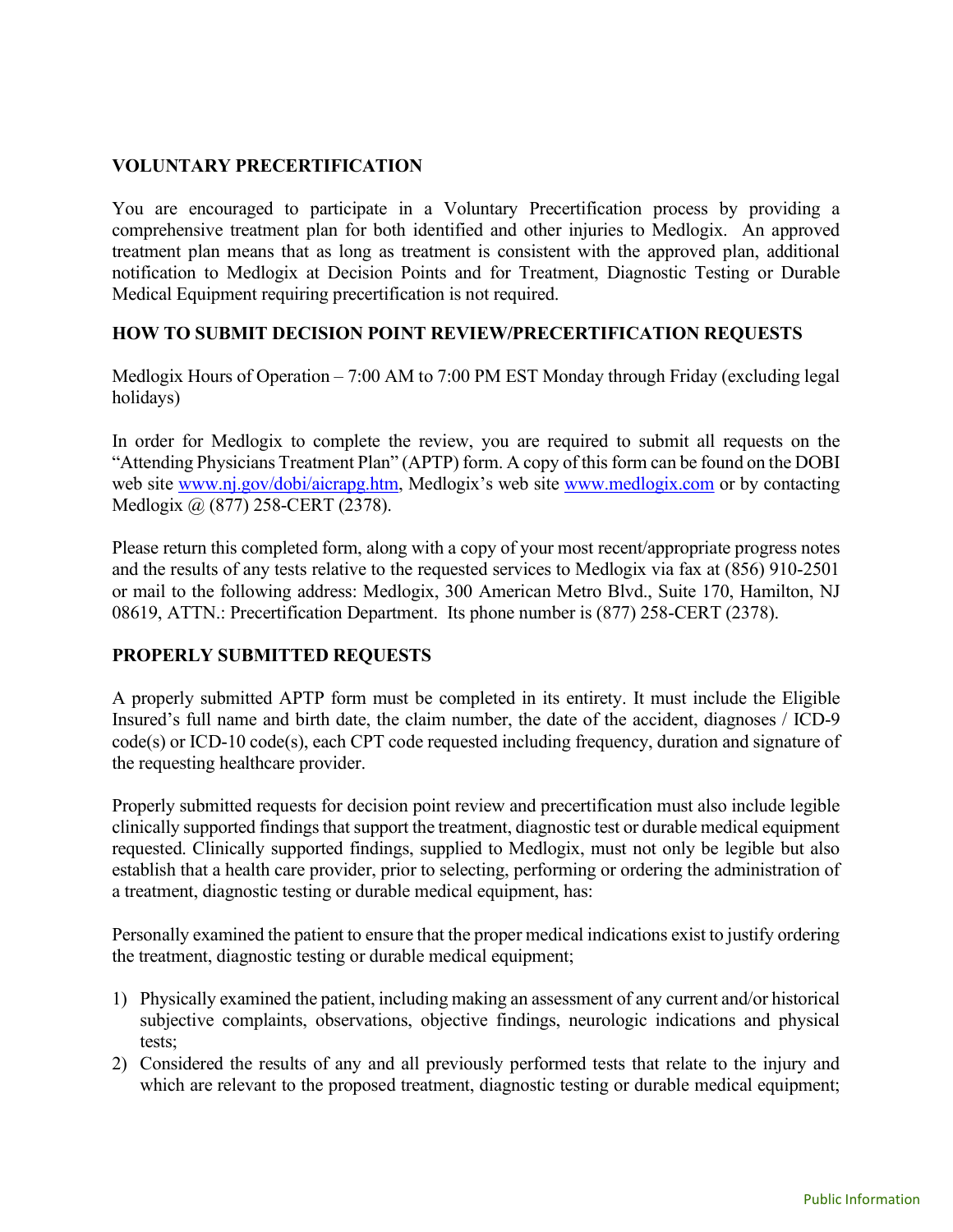and

3) Recorded and documented these observations, positive and negative findings and conclusions on the patient's medical records.

Providers who submit Decision Point Review/Precertification are those providers who, in part, physically and personally perform evaluations of the Eligible Insured's condition, state the specific treatment and set treatment goals. Allstate New Jersey/Allstate Property & Casualty or Medlogix will not accept Decision Point Review/Precertification requests from the following providers;

- 1) Hospitals
- 2) Radiologic Facilities
- 3) Durable Medical Equipment Companies
- 4) Ambulatory Surgery Centers
- 5) Registered bio-analytical laboratories
- 6) Licensed health maintenance organizations
- 7) Transportation Companies
- 8) Suppliers of prescription drugs/pharmacies

If any of the above-restricted providers submit a Decision Point Review/Precertification request, Medlogix will respond to that submitting provider no later than three business days after the request informing them that they are a restricted provider and instruct them that the submission must be made by the referring/treating provider.

Within three business days following receipt of a properly submitted request, Medlogix, will provide its determination. Our failure to respond within three business days will allow a provider to continue treatment until we provide the required notice.

When an improperly submitted request is received, Medlogix, will inform you what additional medical documentation or information is required. An administrative denial for failure to provide required medical documentation or information will be issued and will remain in effect until all requested information needed to properly process a review to determine medical necessity regarding the requested treatment/testing and/or durable medical equipment is received. Our determination will be provided within three business days following receipt of the additional required documentation or information. If we fail to notify the Eligible Insured or provider of our determination within 3 business days following receipt of the additional required documentation or information, you may continue with the test or treatment until our final determination is communicated to you.

Any denial of treatment or testing based on medical necessity shall be made by a physician or dentist.

PLEASE NOTE: Authorized testing, treatment and/or durable medical equipment is only approved for the range of dates noted in the care plan evaluation letter(s). If you intend to perform authorized services beyond the approved range of dates, you must resubmit the request in accordance with the Properly Submitted Request section above.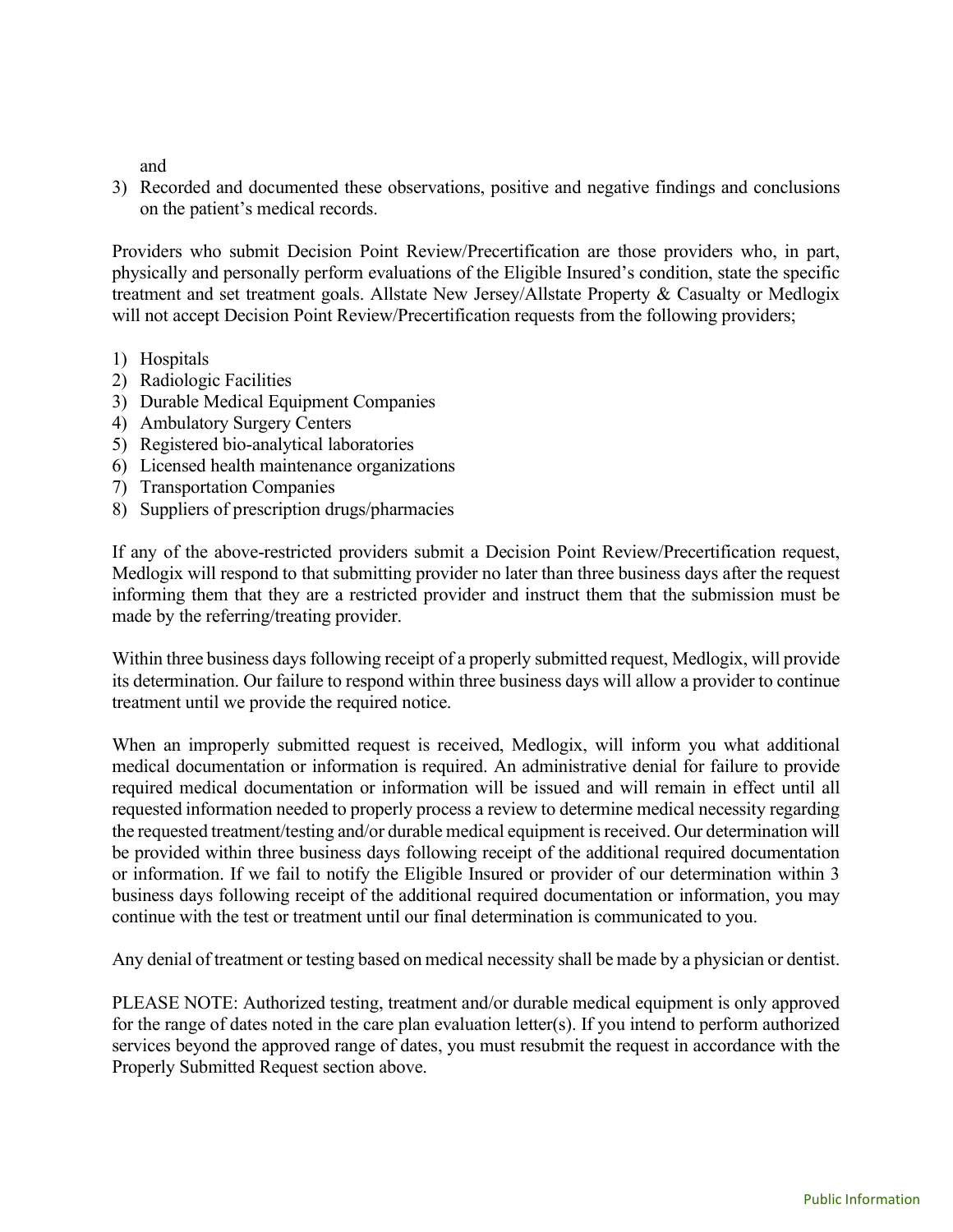Expired Authorization:

If you fail to follow the decision point review/precertification procedures identified in this document, any approved testing, treatment and/or durable medical equipment completed after the authorization period (last date in the range of dates indicated in the care plan evaluation letter) expires will be subject to a penalty co-pay of 50%, even if the services are determined to be medically necessary.

To clarify the Medlogix processing time, the definition of days is as follows: "Days" means calendar days unless specifically designated as business days.

- 1. A calendar and business day both end at the time of the close of business hours (7:00 PM EST Monday through Friday (excluding legal holidays).
- 2. In computing any period of time designated as either calendar or business days, the day from which the designated period of time begins to run shall not be included. The last day of a period of time designated as calendar or business day is to be included unless it is a Saturday, Sunday, or legal holiday, in which event the period runs until the end of the next day which is neither a Saturday, Sunday or legal holiday.
- 3. Example: Response to a properly submitted provider request is due back no later than three (3) business days from the date Medlogix receives the submission. Medlogix receives an Attending Provider Treatment Plan Form by facsimile transmission dated 1:00 PM EST on Wednesday February 6, 2013. Day one of the 3-buisness day period is Thursday, February 7, 2013. Since the 3rd day would be Saturday, February 9, 2013, Medlogix's decision is due no later than close of business Monday, February 11, 2013.

# INDEPENDENT MEDICAL EXAMS

If the need arises for Medlogix to utilize an independent medical exam during the decision point review/precertification process, the guidelines in accordance to 11:3-4.7(e) 1-7 will be followed. This includes but is not limited to: prior notification to the Eligible Insured or his or her designee, scheduling the exam within seven calendar days of the receipt of the attending physicians treatment plan form (unless the Eligible Insured agrees to extend the time period), having the exam conducted by a provider in the same discipline, scheduling the exam at a location reasonably convenient to the Eligible Insured, and providing notification of the decision within three business days after attendance of the exam.

Except for non-emergent tests, surgery, procedures performed in ambulatory surgical centers, and invasive dental procedures, treatment may proceed while the examination is being scheduled and until the results become available. However only medically necessary treatment related to the motor vehicle accident will be reimbursed. If the examining provider prepares a written report concerning the examination, the Eligible Insured, or his or her designee, shall be entitled to a copy of the report upon request.

The Eligible Insured is required to present photo identification, or any form of identification, to the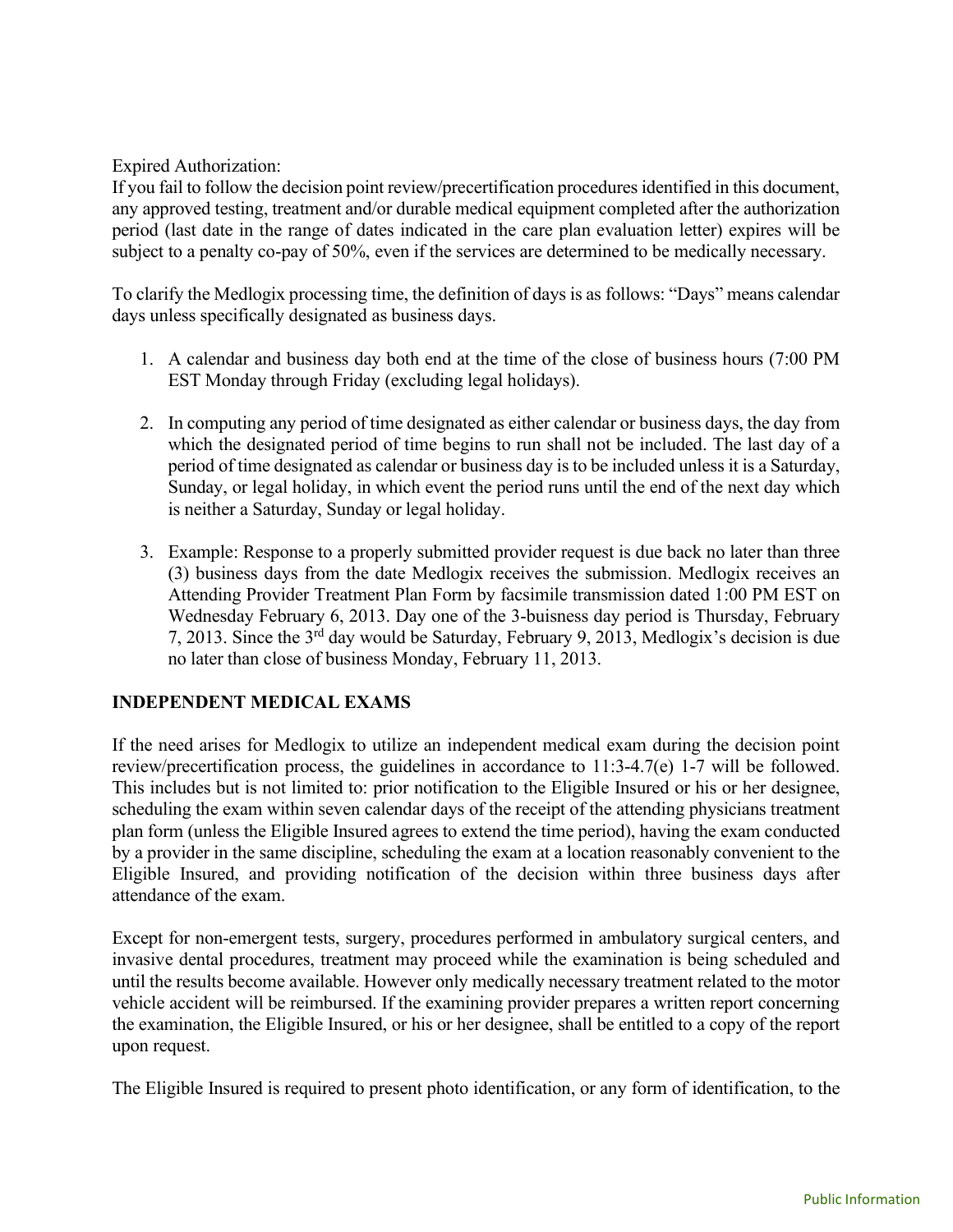examining provider at the time of the exam. Failure to comply with this requirement will result in an unexcused failure to attend the examination.

If the Eligible Insured needs to reschedule the appointment, they must contact Medlogix at (877) 258-CERT (2378) no less than three (3) business days prior to the scheduled appointment. Failure to comply with this requirement will result in an unexcused failure to attend the examination.

The Eligible Insured must provide all diagnostic test results including studies before or at the time of the examination. Failure to provide the required medical records and/or diagnostic studies/tests will be considered an unexcused failure to attend the IME. If the Eligible Insured has 2 or more unexcused failures to attend the scheduled exam notification will be immediately sent (on a Care Plan Evaluation Letter) to the Eligible Insured, or to his or her designee, and all providers treating the Eligible Insured for the diagnosis (and related diagnosis) contained in the Attending Provider Treatment Plan form. The notification will place the Eligible Insured on notice that all further treatment, diagnostic testing or durable medical equipment required for the diagnosis, (and related diagnosis) contained in the Attending Provider Treatment Plan form, will not be reimbursable as a consequence for failure to comply with the plan.

An example of the Eligible Insured's unexcused failures to attend the exam may include but are not limited to one of the following:

- 1) Failure to provide the medical records and/or diagnostic films before or on the day of examination;
- 2) To reschedule the examination, it must be done with 3 or more business days' notice;
- 3) Failure to present valid photo identification or any form of identification at the time of the examination;
- 4) Failure to attend a scheduled examination of additional treatment/test or services in question.

# VOLUNTARY UTILIZATION PROGRAM

Medlogix, has a provider network that is available to Eligible Insured. As outlined in N.J.A.C. 11:3- 4.8, the Medlogix Network is an approved network as part of a workers' compensation managed care organization pursuant to N.J.A.C. 11:6. The benefits of the network include ease of access, credentialed and quality providers and the fact that the Eligible Insured penalty copayment is waived when accessing a network provider.

In accordance with N.J.A.C. 11:3-4.8(b) the plan includes a voluntary network for:

- 1) Magnetic Resonance Imaging (MRI)
- 2) Computer Assisted Tomography (CT/CAT Scans)
- 3) Needle Electromyography (needle EMG), H-reflex and nerve conduction velocity (NCV) tests \*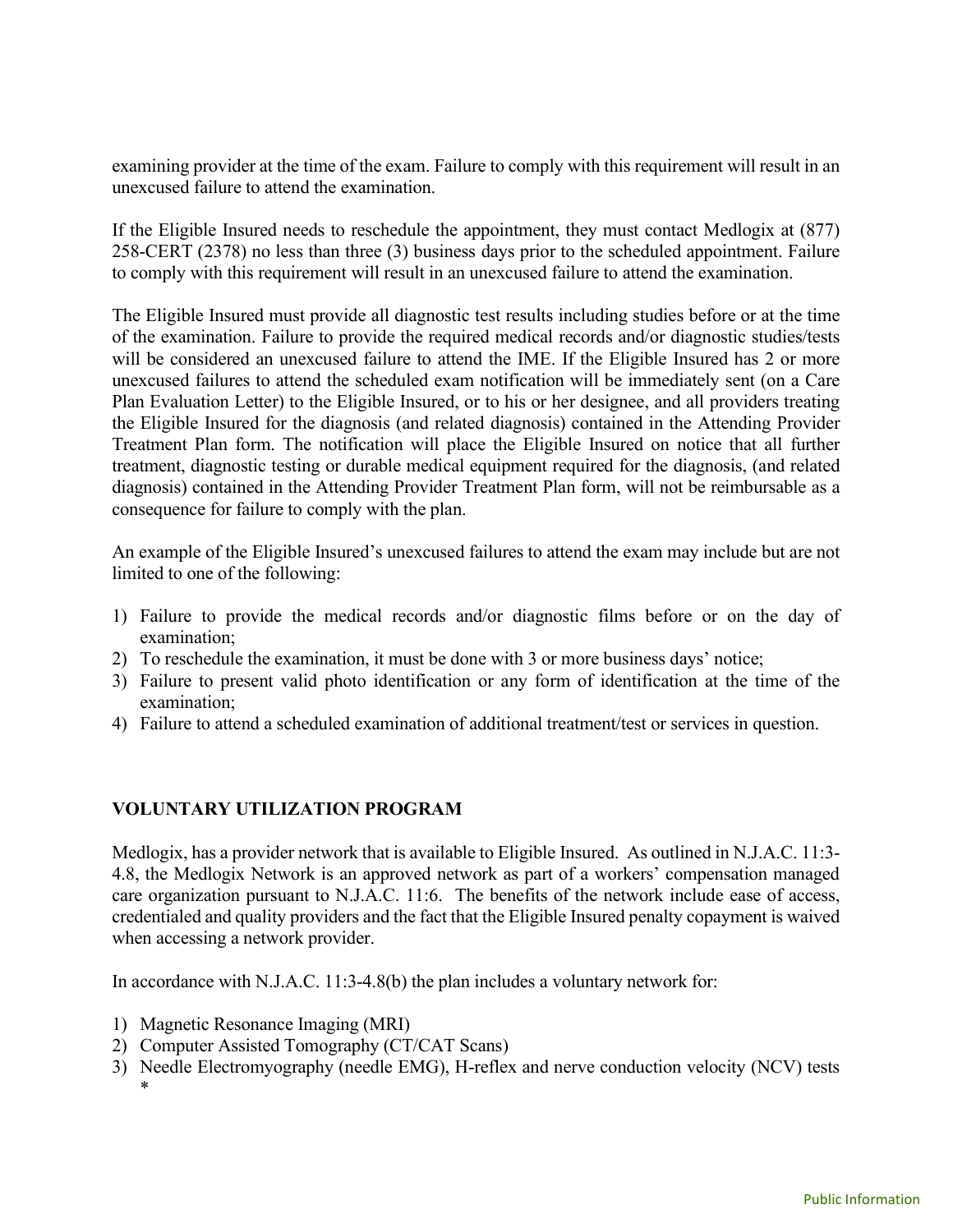- 4) Somatosensory Evoked Potential (SSEP)
- 5) Visual Evoked Potential (VEP)
- 6) Brain Audio Evoked Potential (BAEP)
- 7) Brain Evoked Potential (BEP)
- 8) Nerve Conduction Velocity (NCV)
- 9) H reflex Study
- 10) Electroencephalogram (EEG)
- 11) Durable Medical Equipment with a cost or monthly rental in excess of \$50.
- 12) Prescription Drugs
- 13) Services, equipment or accommodations provided by an ambulatory surgery facility.

\* except when performed together by the treating physician.

When any of the services listed above is authorized at any point in the **decision point review** or precertification or appeal process, information about accessing our voluntary network of providers is available on the websites or at the toll-free numbers listed below. Those individuals who choose not to utilize the network will be assessed a penalty copayment not to exceed 30% of the eligible charge, including if the treatment is denied but subsequently approved. That penalty copayment will be the responsibility of the eligible injured party.

There are two specific Networks for the below specified services:

- 1) Prescription Drugs:
	- i) Optum at 1-800-964-2531 or at www.tmesys.com
- 2) Diagnostic Imaging/Electrodiagnostic Testing:
	- i) Information regarding the Medlogix, provider network is available to you at https://www.chn.com/Provider/Search or by calling (877) 258-CERT (2378)
- 3) Durable Medical Equipment:
	- i) Information regarding the Medlogix, provider network is available to you at https://www.chn.com/Provider/Search or by calling (877) 258-CERT (2378)
- 4) Services, equipment or accommodations provided by an ambulatory surgery facility.
	- i) Information regarding the Medlogix, provider network is available to you at https://www.chn.com/Provider/Search or by calling (877) 258-CERT (2378)

Information regarding our provider network is available to you at www.medlogix.com or by calling (877) 258-CERT (2378). Our provider network includes Medlogix providers as well as the CHN Network

### PREFERRED PROVIDER ORGANIZATION (PPO)

In addition, Medlogix, makes available a Preferred Provider Organization (PPO) that includes all specialties, hospitals, outpatient and urgent care facilities. The use of a provider from our PPO is strictly voluntary and is provided as a service to you. A penalty copayment will not be applied if you choose to select a provider outside this preferred provider network. Preferred providers have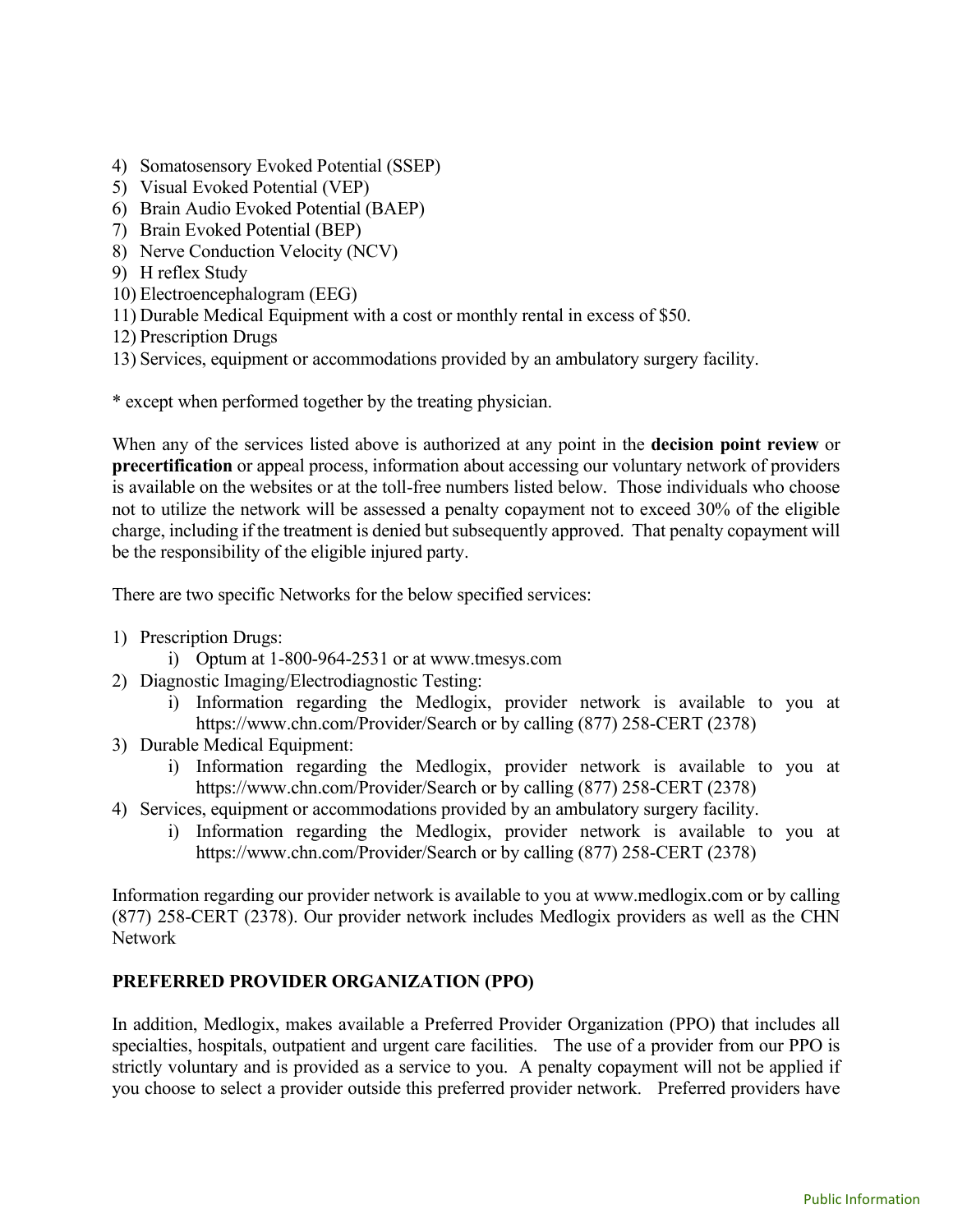facilities located throughout the state. Information regarding our PPO network is available to you at www.medlogix.com or by calling (877) 258-CERT (2378). Our PPO Network includes Medlogix, providers as well as the CHN Network.

## **PENALTY**

As outlined in N.J.A.C. 11:3-4.4 (d), failure to request Decision Point Review or Precertification as required in our Decision Point Review / Precertification plan will result in a 50% penalty copayment. This co-payment penalty will be in addition to any co-payment stated in the schedule of your policy. Failure to submit clinically supported findings that support your decision point review or precertification request will result in a 50% copayment penalty. Failure to use an approved network provider for Prescription Drugs, Diagnostic Imaging/Electro diagnostic Testing, Durable Medical Equipment, and services, equipment or accommodations provided by an ambulatory surgery facility will result in a 30% penalty copayment. All penalty copayments will be applied before the application of the policy copayment and deductible.

## INTERNAL APPEAL PROCESS

Prior to making a request for alternate dispute resolution, all appeals must be initiated using the forms established by the NJ Department of Banking and Insurance.

Failure to follow these requirements will be considered an incomplete submission and will result in an administrative denial. This incomplete submission does not constitute acceptance within the required timeframes for Pre-service and Post-service appeals.

Failure to utilize the Internal Appeals procedures as outlined in 11:3-4.7B on the forms established by the Department prior to filing arbitration or litigation will invalidate any assignment of benefits.

General Terms: As a condition precedent to filing an arbitration or litigation, a provider of service benefits who has accepted an assignment must submit a written request to appeal any and all disputes, including but not limited to any claims for unpaid medical bills for medical expenses and for unpaid services not authorized and/or denied in the decision point review and precertification process. The request must specify the issue(s) contested and provide supporting documentation. Any medical provider that has accepted an assignment of benefits must comply with the Internal Appeals Process prior to initiating arbitration or litigation. Pursuant to N.J.A.C. 11:3-5.1, any completed appeal may be submitted to Alternate Dispute Resolution. If the Eligible Insured or health care provider retains counsel to represent them during the appeal process, they do so strictly at their own expense. No counsel fees or costs incurred during the appeal process shall be compensable. To the extent permitted by law, the results of said Alternate Dispute Resolution processes shall be final and binding.

All appeals must include the appeal form established by the Department by order in accordance with N.J.A.C. 11:3-4.7B(c), along with all supporting documentation. Any submission received from a medical provider without the appeal forms required by N.J.A.C. 11:3-4.7B(c) and/or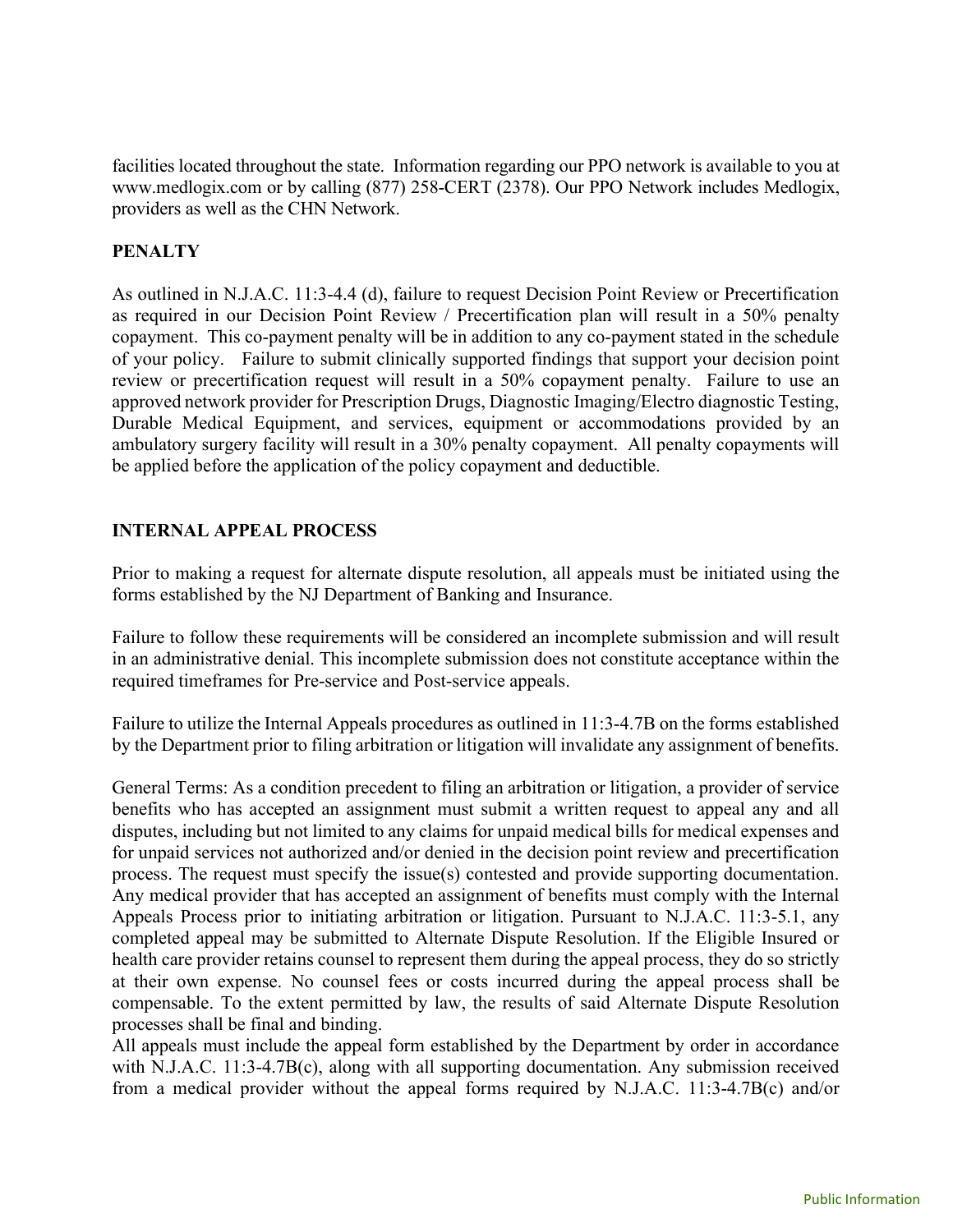supporting documentation shall not be considered as an appeal.

The pre and post service appeal forms must be completed including, but not limited to the minimum required fields as indicated by asterisk (\*). Further, an appeal rationale narrative is required to be included within these forms. Failure to comply with these requirements will result in an administrative denial of the appeal.

Any appeal not sent via the aforementioned fax, email or web address must be submitted via certified mail/return receipt requested or via courier that provides proof of delivery to Medlogix. Proof of receipt by the insurer must be provided by the disputing party at the insurer's request.

Pursuant to N.J.A.C. 11:3-4.7B(b), each issue shall only be required to receive one internal appeal review, by the insurer prior to making a request for alternate dispute resolution.

The appeal process described above provides only one-level of appeal prior to submitting the dispute to alternate dispute resolution. A provider cannot submit a pre-service appeal and then a post-service appeal on the same issue. The preapproval of the treatment and the reimbursement for that treatment are separate issues. A provider can submit a pre-service appeal for the treatment and then a post-service appeal for the reimbursement for that treatment.

Pre-service Appeals:

The Pre-service appeal form and any supporting documentation shall be submitted by the provider to Medlogix via fax  $\omega$  (856) 910-2501 or in writing  $\omega$  300 American Metro Blvd., Suite 170, Hamilton, NJ 08619.

If a healthcare provider disagrees with a determination related to decision point review and/or precertification of any medical procedure, treatment, diagnostic test, other service or dispensing of any durable medical equipment, prescription or other items, that healthcare provider shall submit a pre-service appeal for reconsideration of that decision in accordance with the guidelines set forth in N.J.A.C. 11:3-4.7B.

All pre-service appeals shall be submitted no later than 30 calendar days from the medical provider's receipt of the adverse determination and shall include the basis for the appeal along with the medical criteria to support the dispute of that medical determination. Failure to comply with these requirements will result in an administrative denial of the appeal.

Submission of information identical to the initial material submitted in support of the request shall not be accepted as a request for appeal. The Eligible Insured, and/or health care providers, may be requested to submit additional documentation in order to complete the internal review. If so, the deadline for the pre-service appeal response will toll until such requested documentation is received by Medlogix.

A Medlogix Medical Director will be available to consult with the health care provider during the pre-service appeal process. If it is determined that peer review or an Independent Medical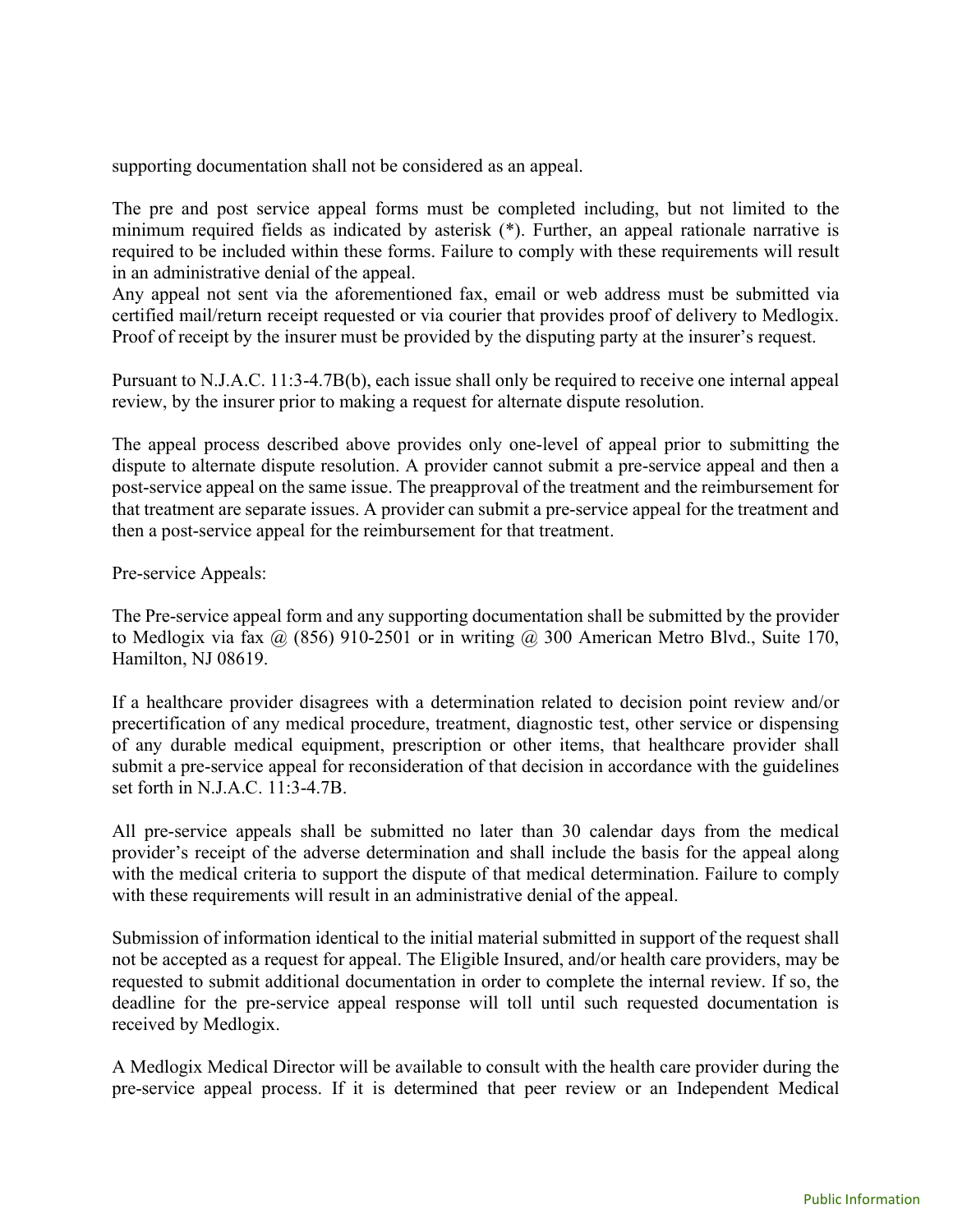Examination is appropriate, this information will be communicated within 14 calendar days of receipt of the pre-service appeal. A final decision for pre-service appeals will be communicated the injured party and health care provider within 14 calendar days of receipt of the pre-service appeal form and supporting documentation. If it's determined that the new information submitted with the appeal requires the need of an expert report or addendum to an expert report (ie: Peer Review, Independent Medical Exam, Medical Director Review, etc...) to properly respond to the appeal, an additional 10 calendar days will be added to the response time requirement.

Consistent with the terms of the decision point review plan and the assignment of benefits provision, a provider who proceeds under an assignment of benefits must utilize the pre-service appeal process which shall be a condition precedent to filing of a demand for arbitration for any issue related to medical necessity.

#### Post-service Appeals:

The Post-service appeal form and any supporting documentation shall be submitted by the provider to Medlogix via fax  $\omega$  (856) 552-1999 or in writing  $\omega$  300 American Metro Blvd., Suite 170, Hamilton, NJ 08619.

If a health care provider disagrees with a determination related to the payment of any medical procedure, treatment, diagnostic test, other service or dispensing of any durable medical equipment, prescription or other items, that healthcare provider shall submit a post-service appeal for reconsideration of that decision in accordance with the guidelines set forth in N.J.A.C. 11:3- 4.7B.

All post-service appeals shall be submitted at least 45 calendar days prior to initiating dispute resolution pursuant to N.J.A.C. 11:3-5 or filing an action in the Superior Court. Post-service appeals shall include all new supporting documents necessary to evaluate and reconsider payment. Failure to comply with this requirement will result in an administrative denial of the appeal. The Eligible Insured, and/or health care providers, may be requested to submit additional documentation in order to complete the internal review. If so, the deadline for the post-service appeal response will toll until such requested documentation is received by Medlogix. All postservice appeals involving UCR disputes, must be accompanied by UCR proofs from the requesting health care provider. All post-service appeals involving PPO disputes, must be accompanied by any information which the health care provider intends to prove or rebut the application of the subject PPO agreement and/or rates. All post-service appeals involving Health Insurance Carrier/PIP Secondary disputes, must be accompanied by Health Insurance carrier EOBs/ proofs from the requesting health care provider.

A final decision for post-service appeals will be communicated to the Eligible Insured and health care provider within 30 calendar days of receipt of the post-service appeal form and supporting documentation. If it's determined that the new information submitted with the appeal requires the need of an expert report or addendum to an expert report (ie: Professional Code Review, Medical Bill Audit Report, UCR Analytical Analysis, etc...) to properly respond to the appeal, an additional